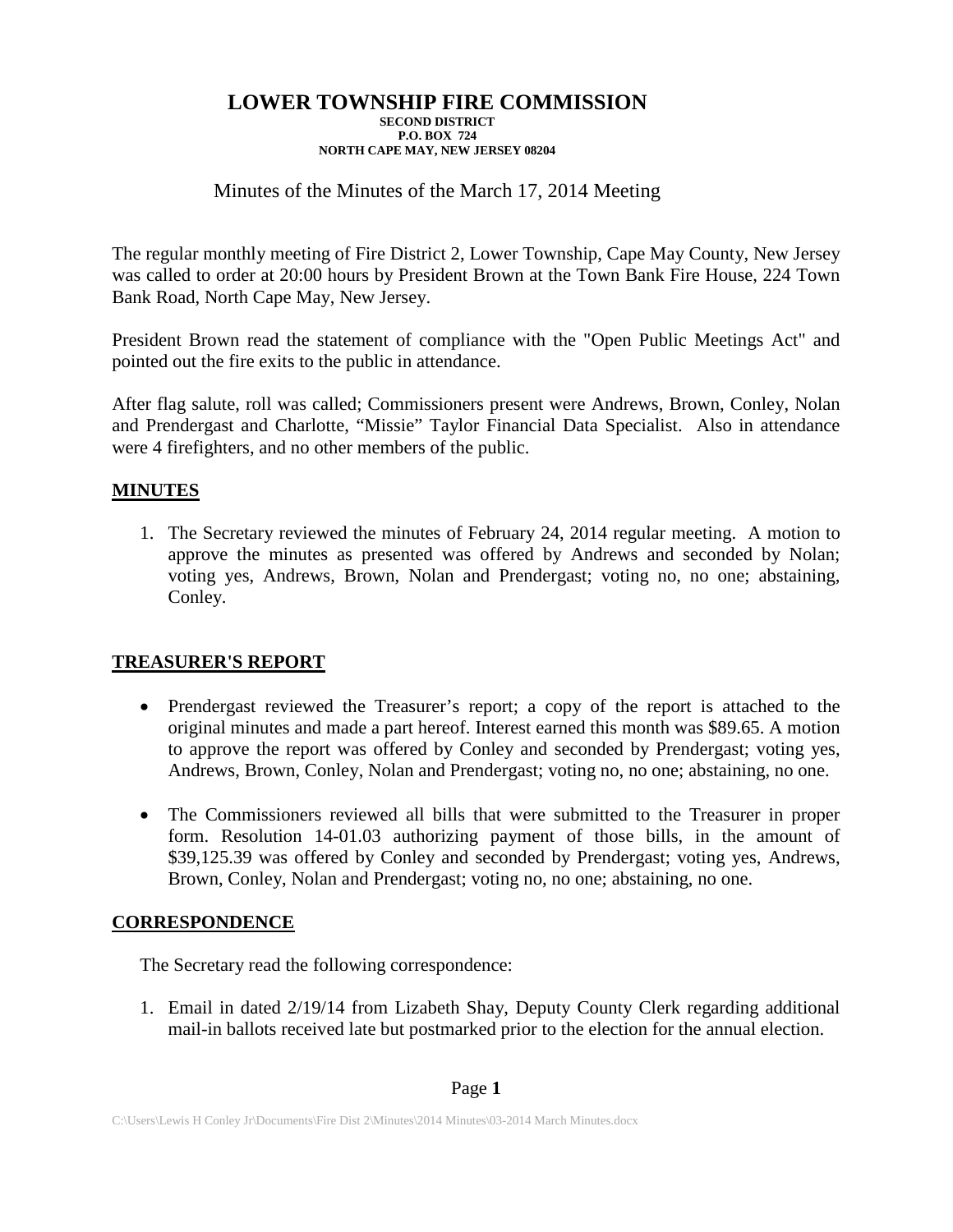# Minutes of the Minutes of the March 17, 2014 Meeting

- 2. Email out dated 03/09/14 to Joanne Slezak at DCA transmitting a revised copy of the Fire District 2014 certification for General Election, filled in, and revised March 03, 2014 due to my receiving a notice from the County Clerk's office that a write-in ballot that was postmarked before the closing deadline, but was not received until February 18, 2014.
- 3. Email out dated 03/09/14 to Julie Picard, Lower Township Clerk transmitting a revised copy of the Fire District 2-Lower Township-2014 Election Report revised March 3, 2014, due to my receiving a notice from the County Clerk's office that a write-in ballot that was postmarked before the closing deadline, but was not received until February 18, 2014.
- 4. Letter in dated March 6, 2014 from Patricia Parkin McNamara, Executive Secretary, Local Finance Board to Richard Braslow, Esq. transmitting the Local Finance Board's Resolution approving the purchase of the new Pierce pumper that was approved at the March 13, 2013 meeting.
- **5.** Email in from DCA dated March 7, 2014 regarding an updated for filing the required Financial Disclosure Statement. There is progress with the new electronic filing form but "**we are NOT to submit a financial disclosure statement for 2014 until further direction is provided by the Division."**

# **TOWN BANK VOLUNTEER FIRE COMPANY REPORT**

Chief Megonigal reported the following:

• Report of the month's activities; a copy of the report is attached to the original of these minutes.

# **BUREAU OF FIRE SAFETY REPORT**

• Conley who is the Board's representative to the Bureau provided the minutes and financial reports of the February 2014 meeting.

# **OLD BUSINESS**

## Page **2**

C:\Users\Lewis H Conley Jr\Documents\Fire Dist 2\Minutes\2014 Minutes\03-2014 March Minutes.docx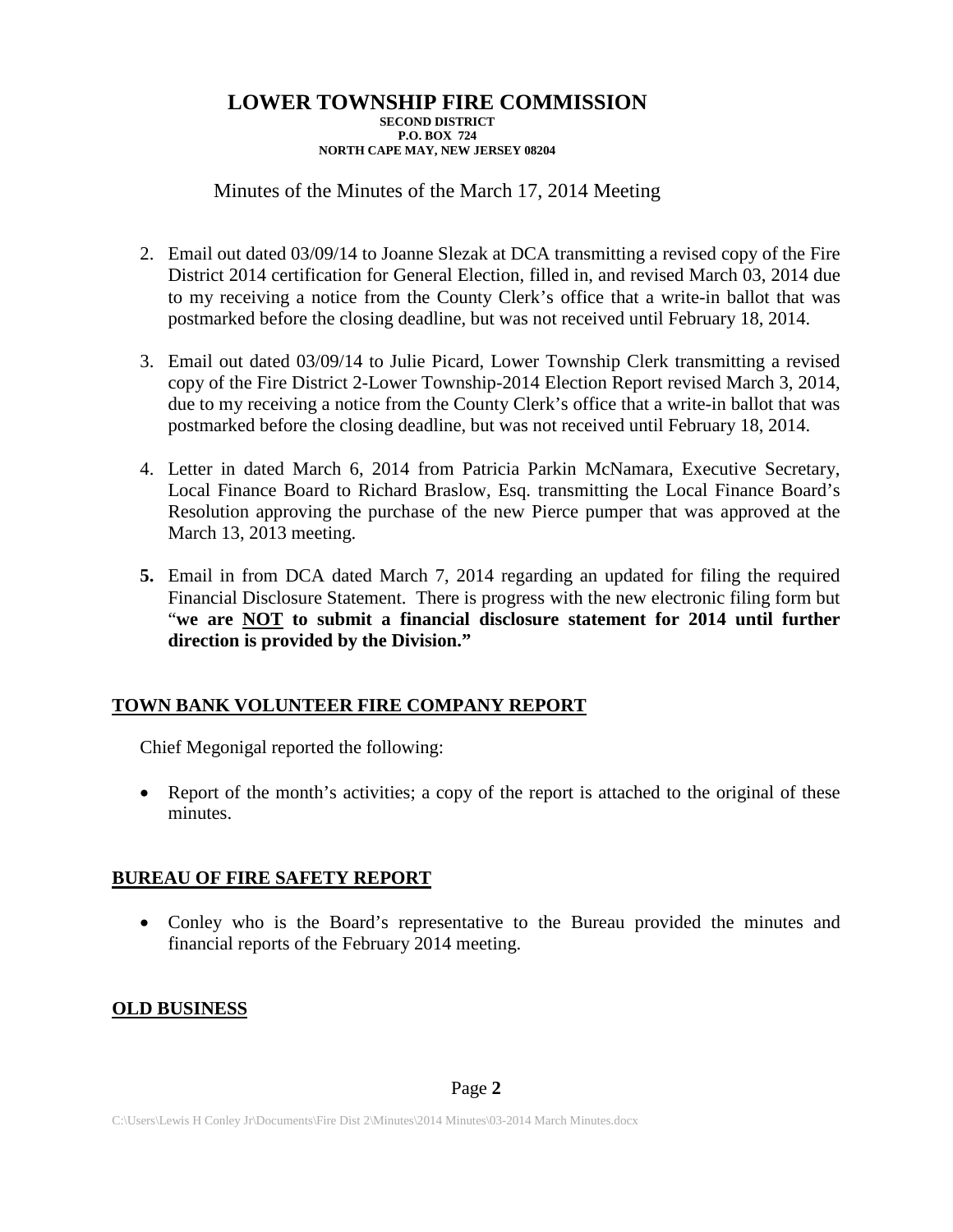## Minutes of the Minutes of the March 17, 2014 Meeting

• *The Chief reported a growing building crack in the southeast corner of the engine bay. Conley has look at the crack and it looks like a settlement issue. The Commission authorized Conley to contact a structural engineer to look at the situation and make recommendations. (03/08).*

*Conley reported that he contacted Edward P. Ryan, PE, a structural engineer who met with Conley and Brown to look at the building. Mr. Ryan's preliminary determination was that the cracking is due to settlement but there is no immediate danger. He will prepare recommendations and specifications for the repair of the settlement as well as the cracks in the near future. (04/08)*

*Conley reported that he has received the details from structural engineer, Edward P. Ryan and will coordinate with Richard Braslow and Ryan to put together a contract to perform the work recommended. (06/08).*

*Nolan inquired as to the status of the crick repair. Conley responded that the District is in the process of having a contractor look at it and provide an estimate to see if the repair needs to be bid. He also reported the Mr. Ryan had reported that there is no immediate*  danger, and budget constraints had moved this repair a little lower on the priority list, but *not forgotten. (06/12)*

• *Scott Brown asked if there was some types of sealer that can be used to stop the damage to apparatus aprons that have sever salt damage. He has seen repairs to bridge surfaces that were temporarily repaired rather quickly. Brown volunteered to discuss it with a friend who is a masonry contractor and Conley will talk to the County Engineer who may have specified the repairs to the County Bridges. (06/12)*

*Brown reported that Jay Blackley of Blackley Concrete will look at the driveway and make a recommendation (07/12)*

*Brown reported that Jay Blackley reported that there is no fix the driveway apron will need to be removed and replaced. Conley requested that Blackley provide us with a cost estimate to do that work so that we know if we would need to bid the project and look for the money to pay for the replacement. (08/12)*

*Brown reported that Blackley has provided a proposal to remove the existing concrete and replace it with the same strength reinforced concrete for \$24,860.00. This is above the bid threshold and obviously will need to be bid.*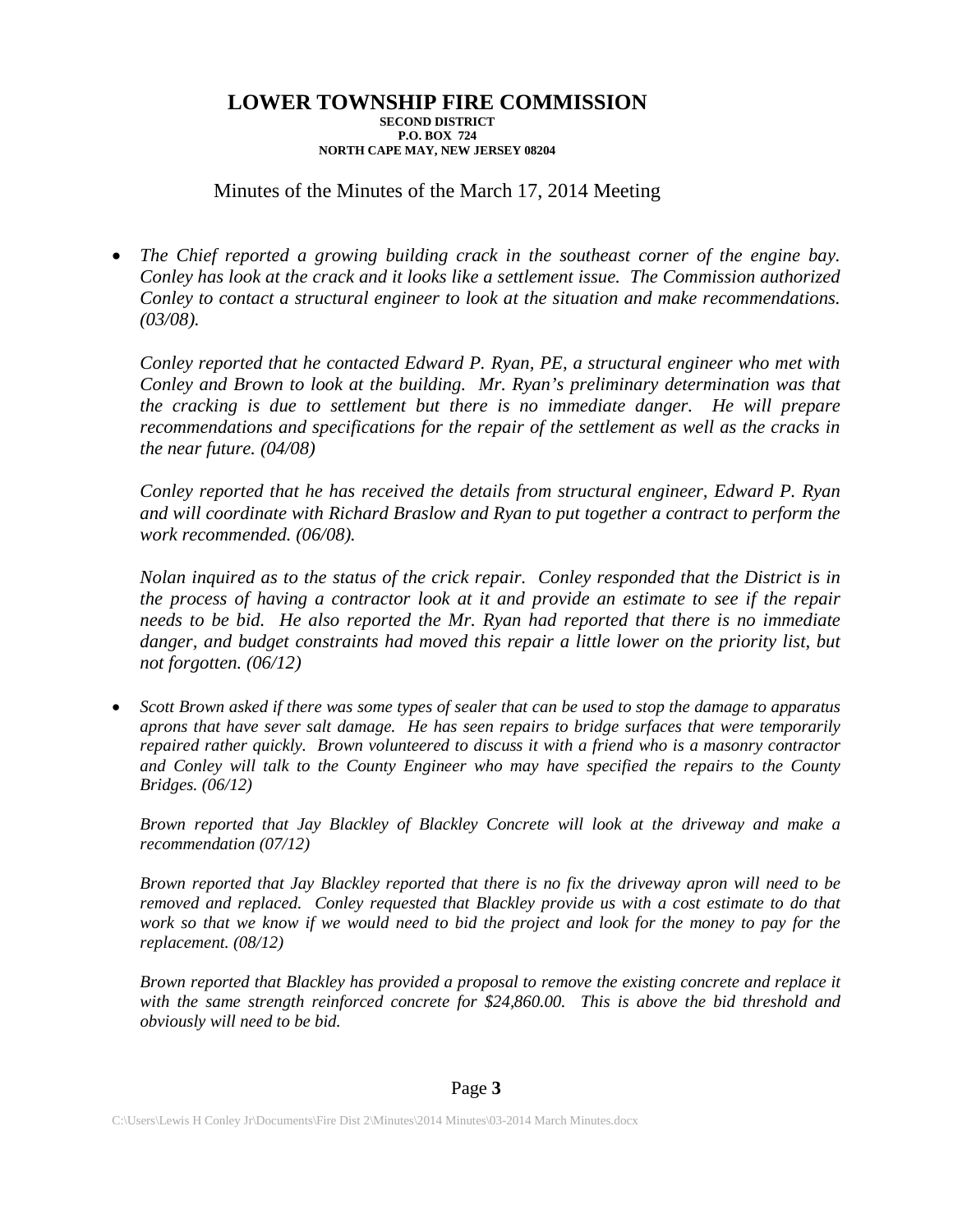## Minutes of the Minutes of the March 17, 2014 Meeting

*Conley suggested that if total replacement is necessary, we should look into retaining a structural engineer or architect to design a heating system into the apron and then there would be no need to have salt on it. Conley will look into finding an engineer or architect with the appropriate experience. (09/12)*

*Conley reported that he has not been able to get Jay Blackley (concrete mason) to respond with a cost for a temporary winter patch. Brown will reach out to Troiano Concrete to see if they can do a temporary patch to get us through the winter months. (12/12)*

*Brown reported that he has contacted Ernie Troiano, Jr. of E. Troiano & Sons Concrete who will perform a temporary patch on the driveway for an estimated cost of \$2,100.00 as outlined in his letter of December 21, 2012. Conley reported that he has contacted, in writing, Thomas Lipski of PEOSH to request an extension of time to repair the driveway apron. A motion was offered by Andrews and seconded by Nolan to approve E. Troiano and Sons Concrete's proposal and authorize the work, voting yes, Andrews, Brown, Conley, Nolan and Prendergast; voting no, no one; abstaining, no one.*

*Conley presented a proposal from M V Engineering of Cape May Court House, NJ for providing the design, bid preparation and administration, and construction observation of the permanent driveway apron replacement for an estimated \$11,200.00 as contained in their written proposal. Resolution 13- 20 Approving the award of the contract with Brian Murphy, PE of M V Engineering for the Design and Inspection of the Driveway Apron Replacement was offered by Andrews and seconded by Prendergast voting yes, Andrews, Brown, Conley, Nolan and Prendergast; voting no, no one; abstaining, no one. (01/22/13)*

*Brown reported that the driveway apron will be repaired with a temporary concrete patch by E. Troiano and Sons on Wednesday 2/27/13. (02/13)*

*Conley reported that the driveway apron was repaired on February 27, 2013 on schedule and he emailed a notice to Thomas Lipski of PEOSH along with photos of the completed driveway. Conley continued the report by telling all that Thomas Lipski emailed back that he would be issuing a letter indicating the violation has been abated. (03/13)*

*Conley reminded all that we have received preliminary plans and specifications for the permanent driveway replacement from MV Engineering. We need to decide when we want the driveway advertised, what is going to be included in the contract, such as fencing and/or security for the apparatus to be stored outside during the replacement of the apron and the concrete curing time. (03/13)*

*Conley discussed the need to meet to discuss how to deal with the apparatus security which will need to be outside the building during the removal and curing of the concrete apron. The meeting was set for April 22, 2013. (04/13)*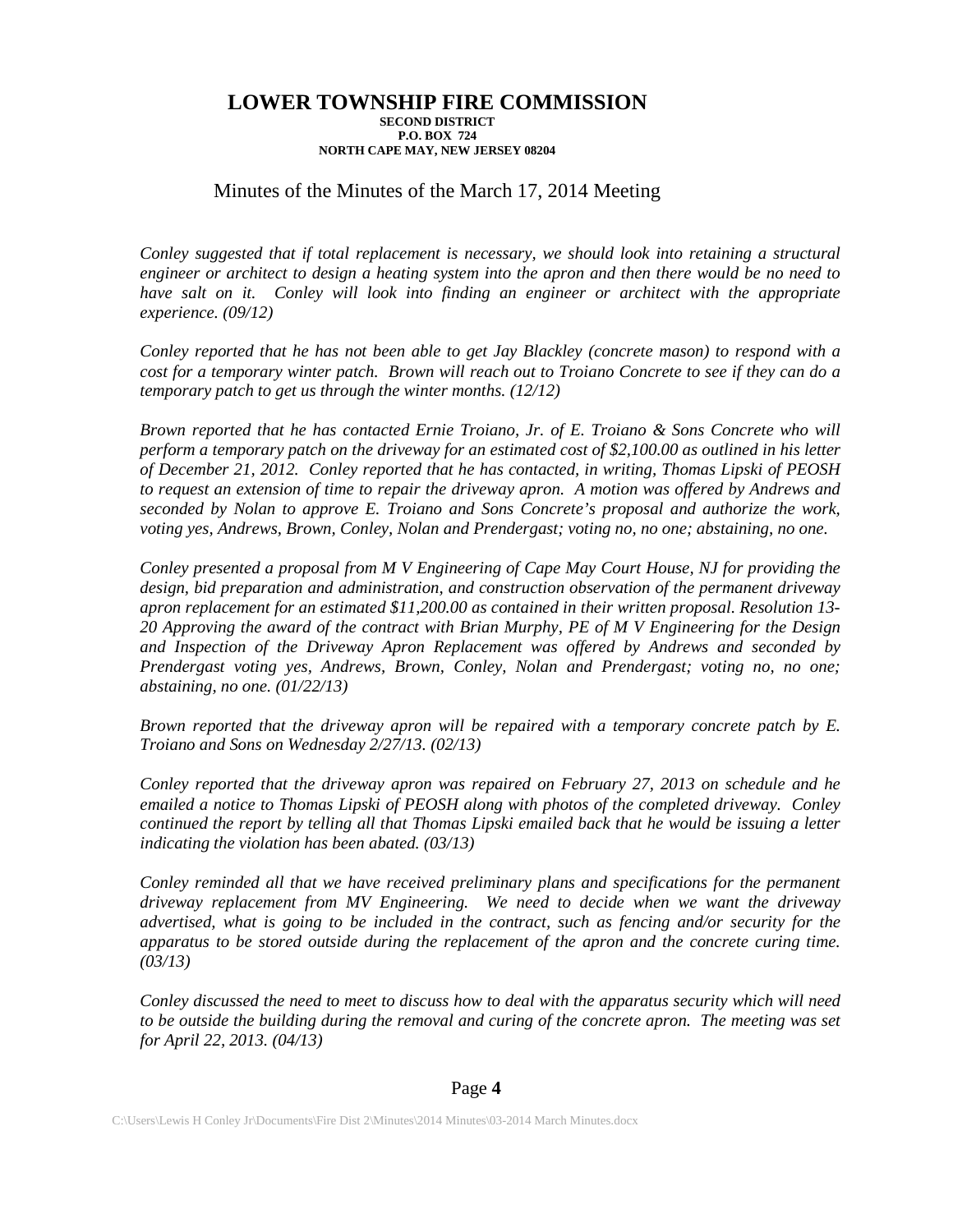## Minutes of the Minutes of the March 17, 2014 Meeting

*Brown reminded everyone that only Conley and he showed up for the April 22 meeting and rescheduled for June 24, 2013 (05/13).*

*Conley reported that he has met with the engineer and reviewed the details for staging the apparatus out of three contiguous bays and then wait until the concrete has cured and then the next three contiguous bays can be poured. He also reviewed the parking lot driveway that needs to also be replaced as well as the concrete curb that also needs to be replaced. There will be a new concrete ramp created from the parking lot to the sidewalk on Town Bank Road so that the access from the parking lot in front of the engine bays can be fenced off or landscaped to prohibit access. (08/13)* 

Conley reported that he has not received the plans and specifications yet from the design engineer  $(12/13)$ 

• *A presentation was made for a Power Purchasing Agreement by Emerald Energy, LLC (Joseph Jackson) and Cambria Solar (Mike Atkins) wherein Mr. Atkins represented that the current electric use would be sold to us by Cambria Solar at a savings of 8% with a 2.5% increase/year after the first year. Resolution #12-34 approving the PPA offer subject to review by the Solicitor Richard Braslow was offered by Nolan and seconded by Conley voting yes, Conley, Nolan and Prendergast; voting no, no one; abstaining, no one. (10/12)*

*Conley reported that he forward the draft Power Purchasing Agreement and current electric use release documents provided to him to Solicitor Braslow. The current use release document was approved by Mr. Braslow, signed by Commissioner Conley and returned to Joe Jackson. The Power Purchasing Agreement was drafted to be with the Town Bank Volunteer Fire Company and was unacceptable. Conley would not sign the*  document and returned it to Joe Jackson for correction. In the letter from Mr. Atkins attorney, the attorney *states that he also agreed that the Fire District is the correct entity for Mr. Atkins to contract with, but it was his opinion that such an agreement needed to be publicly bid. This is contrary to what Mr. Jackson and his people had represented at prior meetings. It is, however consistent with Commissioner Conley and Solicitor Braslow's feeling. This information was passed on to Mr. Jackson for a response and/or a revised proposal. As of November 19, 2012 Conley has not heard back from anyone. (11/12)*

*As of December 17, 2012 Conley has not heard back from anyone. (12/12)*

*Conley read a report from solar company's structural engineer indicating that the roof trusses will need to be beefed up in order to support the weight of the solar panels. Conley will reach out to the engineer to be sure that there is no problem with the trusses without adding the solar panels and attempt to get a quote for what it would cost to get a proposal that will tell us how much beefing up the trusses will need and the anticipated cost for the work if we decided to go ahead with the solar panels. (04/13)*

*Conley reported that he spoke with the structural engineer who reported that the roof is fine without adding the solar panels, however, the roof will need to be beefed up to carry the additional load of the solar panels. Conley requested that he provide Mike Adkins a cost proposal for the design of the strengthening of the roof to support the solar panels, which proposal will include an estimate of the*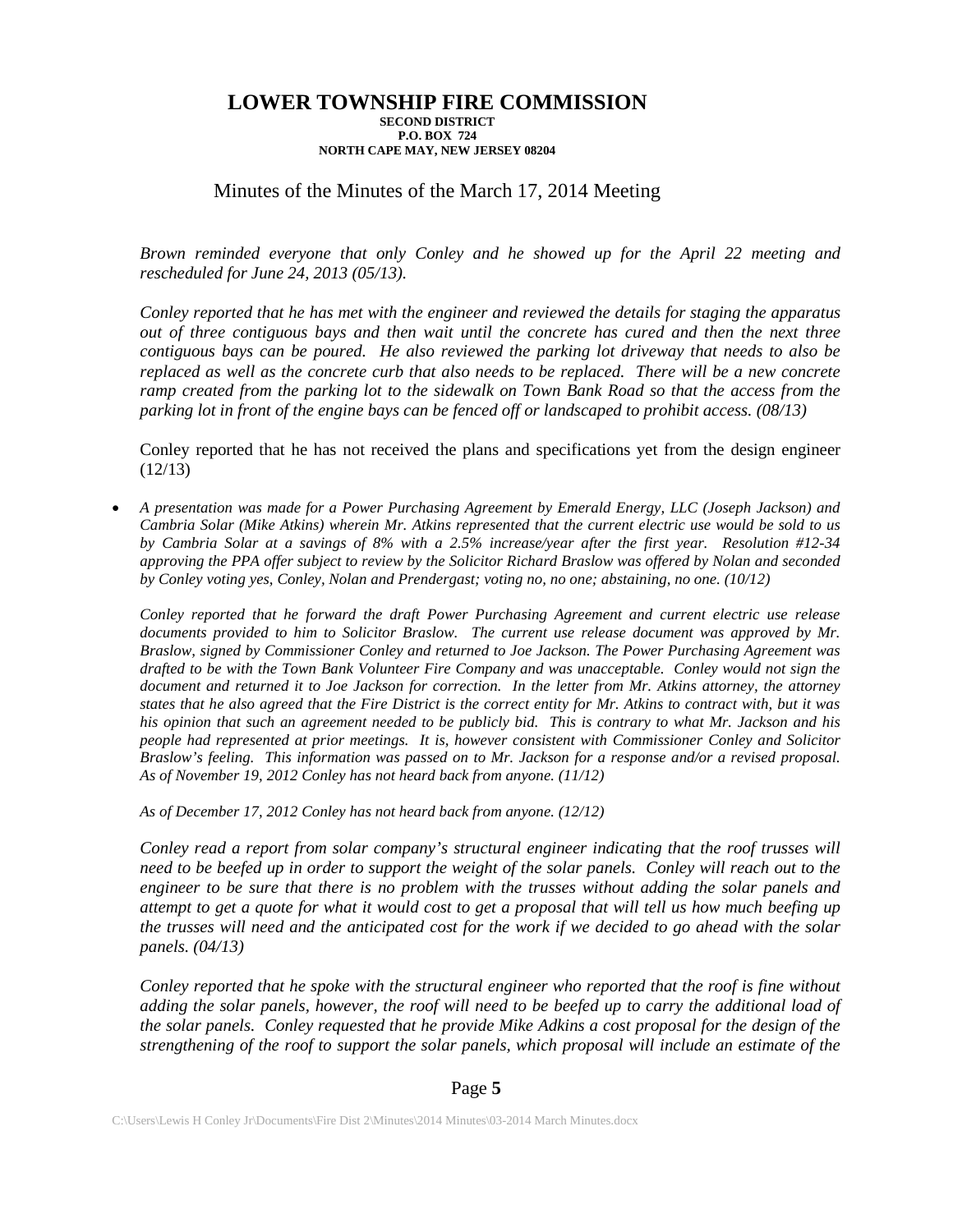# Minutes of the Minutes of the March 17, 2014 Meeting

*cost of actually strengthening the roof. All of the proposal correspondence should be coordinated through Mike Adkins. (06/13)*

### **NEW BUSINESS**

- 1. A motion was offered by Nolan and seconded by Andrews to adopt Resolutions 14-18 to 14- 26 as listed below, voting yes, Andrews, Brown, Conley, Nolan and Prendergast; voting no, no one; abstaining, no one.
	- 14-18 Designating Surety Bonding for Treasurer, etc.
	- 14-19 Designating Official Newspapers
	- 14-20 Authorizing Payment of Claims
	- 14-21 Adoption of Cash Management Plan
	- 14-22 Authorizing Appointment of Auditor
	- 14-23 Authorizing Appointment of Attorney
	- 14-24 Authorizing Meeting Schedule
	- 14-25 Authorizing Appointment of Financial Data Specialist
	- 14-26 Reorganization of Commissioners Assignments
- 2. A discussion was held regarding the need to purchase a Polaris Ranger Crew 800 with full –size crew steel roof, full size tip out windshield and crew battery connection cable kit to be able to carry the rescue surfboard on the roof and tow the rescue jet ski across the beach area of the Delaware Bay to the water. Using the 4-wheel drive pickup truck does not seem to be working very well.

Chief Megonigal has received a proposal for just such a vehicle from Polaris Sales, Inc. in Medina, MN under New Jersey State Contract No. 84244 for a total cost of \$13,950.30, which in addition does not exceed the bid threshold limit.

Resolution 14-27 Authorizing the purchase of a Polaris Ranger Crew 800 with Full-Size Crew Steel Roof was offered by Nolan and seconded by Andrews, voting yes, Andrews, Brown, Conley, Nolan and Prendergast; voting no, no one; abstaining, no one.

### Page **6**